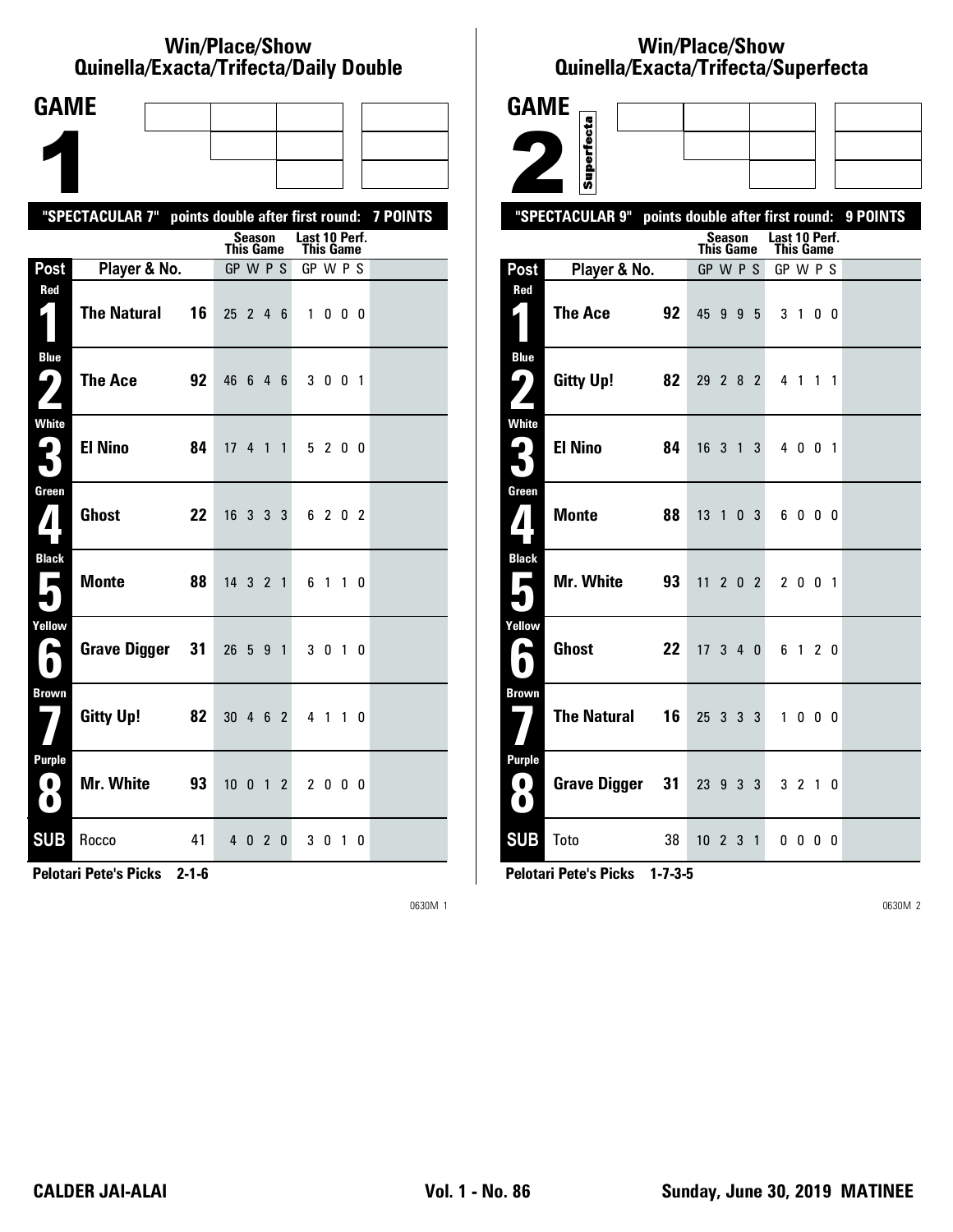### **Win/Place/Show Qui nel la/Exacta/Tri fecta/Pick 5**

| <b>GAME</b>                         |                                                           |    |                              |                |                |                |               |                |                |                |  |
|-------------------------------------|-----------------------------------------------------------|----|------------------------------|----------------|----------------|----------------|---------------|----------------|----------------|----------------|--|
|                                     |                                                           |    |                              |                |                |                |               |                |                |                |  |
|                                     |                                                           |    |                              |                |                |                |               |                |                |                |  |
|                                     |                                                           |    |                              |                |                |                |               |                |                |                |  |
|                                     | "SPECTACULAR 7" points double after first round: 7 POINTS |    |                              | <b>Season</b>  |                |                | Last 10 Perf. |                |                |                |  |
|                                     |                                                           |    | <b>This Game</b><br>GP W P S |                |                |                | This Game     |                |                |                |  |
| Post<br>Red                         | Player & No.                                              |    |                              |                |                |                | GP W P S      |                |                |                |  |
| $\mathbf{r}$                        | <b>Monte</b>                                              | 88 | $14$ 2 2 3                   |                |                |                |               | 6021           |                |                |  |
| <b>Blue</b><br><u>( ما</u>          | Grave Digger                                              | 31 | 30 <sub>5</sub>              |                | 8              | $\overline{1}$ |               | 3000           |                |                |  |
| <b>White</b><br>2<br>$\blacksquare$ | <b>Gitty Up!</b>                                          | 82 | 34 1                         |                | 3 <sup>1</sup> | 4              |               | 4000           |                |                |  |
| Green                               | <b>The Ace</b>                                            | 92 | 47                           | - 6            | 8 <sub>4</sub> |                |               | 3 0 0 0        |                |                |  |
| <b>Black</b><br>Е                   | <b>Ghost</b>                                              | 22 | 19                           | 5 <sup>1</sup> | 3 <sub>2</sub> |                |               | 7 3 1 2        |                |                |  |
| Yellow<br>A                         | <b>The Natural</b>                                        | 16 | 32 4 5                       |                |                | 4              | 3             | $\overline{1}$ | 0 <sub>1</sub> |                |  |
| <b>Brown</b>                        | Mr. White                                                 | 93 | 19                           |                | 2 <sub>5</sub> | 3              |               | 3 0 0 0        |                |                |  |
| <b>Purple</b><br>. O .<br>$\bullet$ | <b>El Nino</b>                                            | 84 | 24 5                         |                | 4 3            |                |               | 5 1            |                | 1 <sup>3</sup> |  |
| <b>SUB</b>                          | Rocco                                                     | 41 | 5                            | 1              | 1              | 0              |               | 30             |                | $1\quad0$      |  |

**Pelotari Pete's Picks 8-2-5**

0630M 3

## **Win/Place/Show Qui nel la/Exacta/Tri fecta**



|                                                      | "SPECTACULAR 7" points double after first round: 7 POINTS |    |                              |        |  |                                   |                          |  |  |
|------------------------------------------------------|-----------------------------------------------------------|----|------------------------------|--------|--|-----------------------------------|--------------------------|--|--|
|                                                      |                                                           |    | <b>This Game</b>             | Season |  | Last 10 Perf.<br><b>This Game</b> |                          |  |  |
| Post                                                 | Player & No.                                              |    | GP W P S                     |        |  | GP W P S                          |                          |  |  |
| Red<br>$\mathfrak{c}$ )                              | Ghost                                                     | 22 | $19 \quad 4 \quad 2 \quad 1$ |        |  |                                   | 7 1 0 1                  |  |  |
| <b>Blue</b><br>9)                                    | <b>Gitty Up!</b>                                          | 82 | $35\ 5\ 5\ 2$                |        |  |                                   | 4 0 1 0                  |  |  |
| <b>White</b><br>$\mathbf{R}^{j}$                     | <b>The Ace</b>                                            | 92 | 46 6 10 1                    |        |  |                                   | 3 1 0 0                  |  |  |
| Green<br>$\boldsymbol{I}$                            | <b>Monte</b>                                              | 88 | $14$ 3 1 0                   |        |  |                                   | 6 2 1 0                  |  |  |
| <b>Black</b><br>$\overline{\phantom{a}}$<br>٠        | <b>The Natural</b>                                        | 16 | 35 3 4 8                     |        |  |                                   | 3 0 0 1                  |  |  |
| Yellow<br>E<br>$\bullet$                             | <b>El Nino</b>                                            | 84 | 29 5 7 2                     |        |  |                                   | 4 1 2 0                  |  |  |
| <b>Brown</b>                                         | Mr. White                                                 | 93 | 21 6 3 1                     |        |  |                                   | 3 0 1 0                  |  |  |
| <b>Purple</b><br>$\left( 0\right)$<br>$\blacksquare$ | Grave Digger 31                                           |    | 34 6 4 7                     |        |  |                                   | 4 0 1 1                  |  |  |
| <b>SUB</b>                                           | <b>Toto</b>                                               | 38 | $18$ 3 2 3                   |        |  |                                   | $0\quad 0\quad 0\quad 0$ |  |  |

**Pelotari Pete's Picks 3-1-5**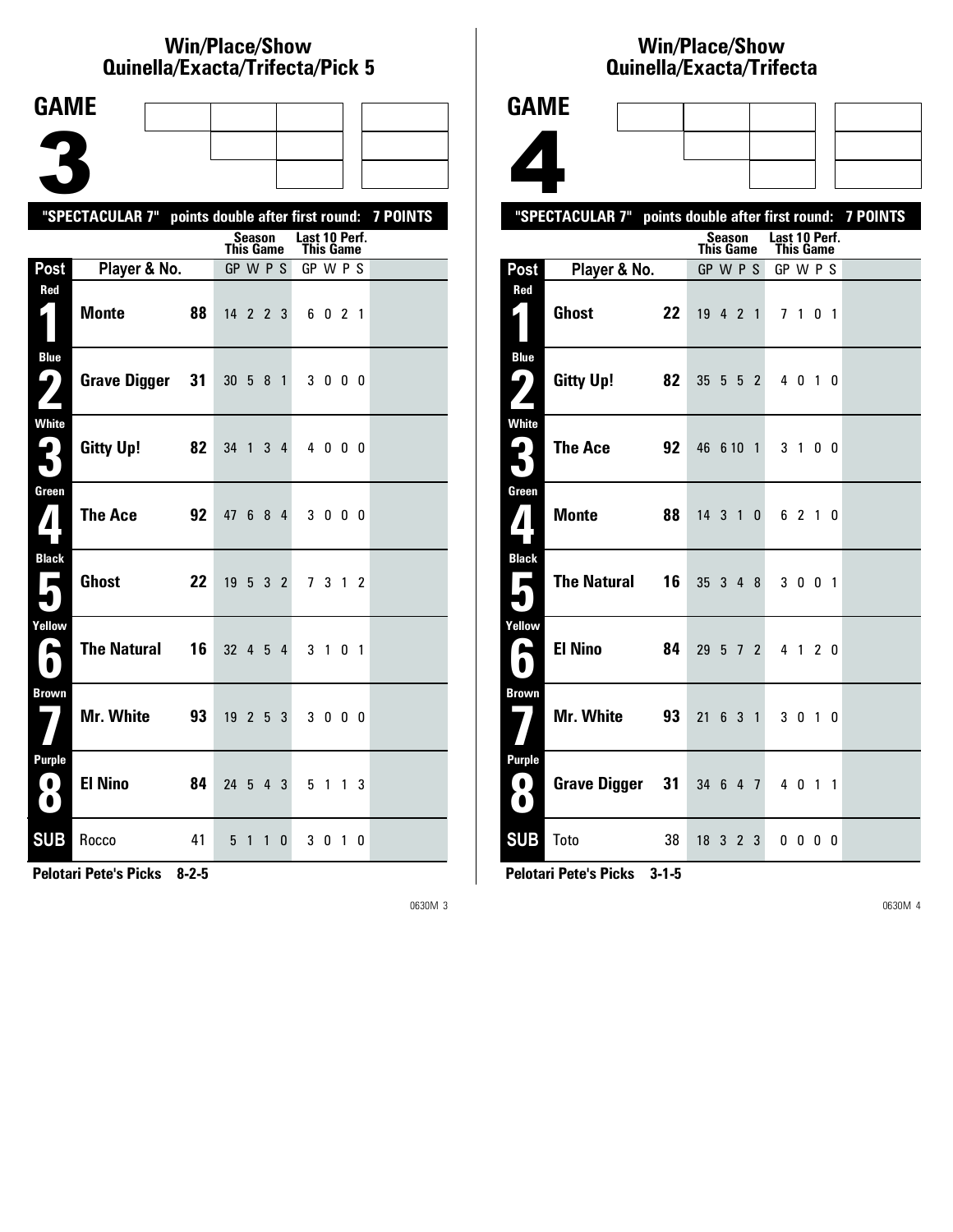# **Win/Place/Show Qui nel la/Exacta/Tri fecta**

| <b>GAME</b>                                |                                                           |            |                  |         |                |   |                                   |         |  |  |
|--------------------------------------------|-----------------------------------------------------------|------------|------------------|---------|----------------|---|-----------------------------------|---------|--|--|
|                                            |                                                           |            |                  |         |                |   |                                   |         |  |  |
|                                            |                                                           |            |                  |         |                |   |                                   |         |  |  |
|                                            | "SPECTACULAR 7" points double after first round: 7 POINTS |            |                  |         |                |   |                                   |         |  |  |
|                                            |                                                           |            | This Game        | Season  |                |   | Last 10 Perf.<br><b>This Game</b> |         |  |  |
| Post                                       | Player & No.                                              |            | GP W P S         |         |                |   | GP W P S                          |         |  |  |
| Red<br>1                                   | <b>Momo</b>                                               | 30         | 39               | 5 7 5   |                |   |                                   | 6 1 3 0 |  |  |
| <b>Blue</b><br><u>ر با</u><br>$\mathbf{z}$ | <b>Toto</b>                                               | 38         | 46 4 7 3         |         |                |   |                                   | 7 1 0 0 |  |  |
| <b>White</b><br>3                          | <b>Robin Hood</b>                                         | 25         | $30 \t4 \t5 \t3$ |         |                |   |                                   | 4 0 1 0 |  |  |
| Green<br>$\mathbf{Z}$                      | <b>Fire Chef</b>                                          | 14         | $30\,5\,6\,6$    |         |                |   |                                   | 4 2 0 0 |  |  |
| <b>Black</b><br>$\overline{\phantom{a}}$   | The King                                                  | 28         | 34 3 7 8         |         |                |   |                                   | 4 0 1 2 |  |  |
| Yellow<br>ئم                               | <b>Rocco</b>                                              | 41         |                  | 7 2 1 1 |                |   |                                   | 6 1 1 1 |  |  |
| <b>Brown</b>                               | Action                                                    | 59         | 38 5             |         | 66             |   |                                   | 4 1 1 1 |  |  |
| <b>Purple</b><br>$\left( 0\right)$<br>0    | <b>The Warrior</b>                                        | 60         | 66 22 8 16       |         |                |   |                                   | 9 1 1 2 |  |  |
| <b>SUB</b>                                 | <b>The Natural</b><br><b><i>CONTRACTOR</i></b>            | 16<br>0.00 | 43 5             |         | 5 <sup>1</sup> | 5 | 5                                 | 1 1 1   |  |  |

**Pelotari Pete's Picks 2-3-8**

0630M 5

# **Win/Place/Show Qui nel la/Exacta/Tri fecta/Super fecta**

| GAME                                              |                     |    |                                  |               |                |                |                                   |         |           |          |
|---------------------------------------------------|---------------------|----|----------------------------------|---------------|----------------|----------------|-----------------------------------|---------|-----------|----------|
|                                                   | Superfecta          |    |                                  |               |                |                |                                   |         |           |          |
|                                                   |                     |    |                                  |               |                |                |                                   |         |           |          |
|                                                   | "SPECTACULAR 9"     |    | points double after first round: |               |                |                |                                   |         |           | 9 POINTS |
|                                                   |                     |    | <b>This Game</b>                 | <b>Season</b> |                |                | Last 10 Perf.<br><b>This Game</b> |         |           |          |
| Post                                              | Player & No.        |    | GP W P S                         |               |                |                | GP W P S                          |         |           |          |
| Red<br>$\mathsf{K}$                               | <b>The King</b>     | 28 | 31                               | 6             | $\overline{2}$ | $\overline{4}$ |                                   | 4 0 0 1 |           |          |
| <b>Blue</b><br>$\mathbf{\mathsf{G}}$ )            | <b>Robin Hood</b>   | 25 | $30 \t3 \t6$                     |               |                | 4              |                                   | 4000    |           |          |
| <b>White</b>                                      | Rocco               | 41 | 5 <sub>1</sub>                   |               | 0 <sub>0</sub> |                |                                   | 5 1 0 0 |           |          |
| Green<br>$\boldsymbol{I}$                         | <b>Fire Chef</b>    | 14 | 29 7 2 3                         |               |                |                |                                   | 4 0 1 0 |           |          |
| <b>Black</b><br>Е                                 | <b>Momo</b>         | 30 | 38 9 4 6                         |               |                |                | 6                                 | 0       | $1\quad1$ |          |
| Yellow<br>$\blacktriangleright$<br>$\blacksquare$ | <b>The Warrior</b>  | 60 | 67 25 10 8                       |               |                |                |                                   | 9 2 3 3 |           |          |
| <b>Brown</b>                                      | <b>Toto</b>         | 38 | 48 11 7 8                        |               |                |                |                                   | 73      | $1\quad1$ |          |
| <b>Purple</b><br>0,<br>$\bullet$                  | <b>Action</b>       | 59 | 39                               | - 8           | 8              | 4              | 30                                |         | 1 0       |          |
| <b>SUB</b>                                        | <b>Grave Digger</b> | 31 | 28                               | 3             | 4              | 4              | 6                                 | 0       | $1\quad1$ |          |

**Pelotari Pete's Picks 2-1-6-5**